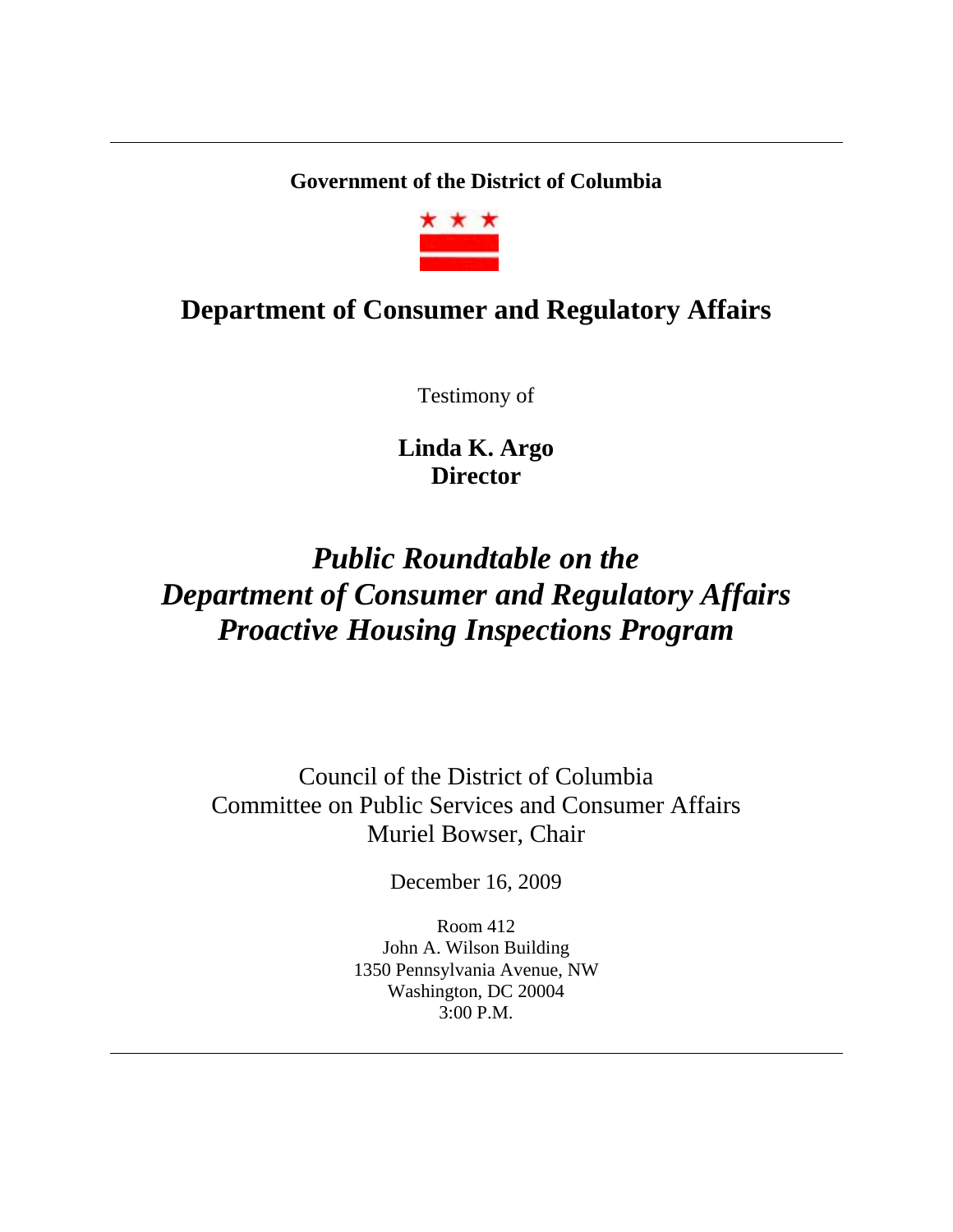### **I. Introduction**

Good afternoon, Chairperson Bowser, members, and staff of the Committee on Public Services and Consumer Affairs. I am Linda Argo, Director of the Department of Consumer and Regulatory Affairs. I'm here today to testify on DCRA's proactive housing inspections program during the 2009 calendar year.

DCRA has one critical mission: to protect the health, safety, economic interests, *and* quality of life of residents, businesses, and visitors in the District of Columbia – by issuing licenses and permits; conducting inspections; enforcing building, housing, and safety codes; regulating land use and development; and providing consumer education and advocacy services.

## **II. The Need for Proactive Inspections**

For decades, DCRA operated on a system based on simply responding to housing service requests. I have no doubt that this system contributed to conditions that necessitated various slumlord lawsuits initiated by the Attorney General. A reactive-only system meant we found out about a building's housing code violations only when we received a complaint from an aggrieved tenant. Why is this important?

For the vast majority of properties named in the slumlord lawsuits, DCRA had not received any recent complaints from residents of those buildings. And for the worst of the properties, we never received a single complaint.

There are many reasons why – intimidation by landlords, fear of rising rents or other retribution, lack of knowledge of the District's inspections laws, or language barriers.

It's quite clear that a complaint-based system is no longer sufficient if we want to maintain safe housing conditions for all residents, especially our most vulnerable – the poor, the elderly, the non-English speakers.

It was for that reason that we implemented a new proactive inspections program to ensure that all multi-family residential apartment buildings in the District are inspected on a regular schedule.

Each of the District's 4,800 licensed multi-family buildings has been placed on a five-year inspection cycle. If inspectors find substantial code violations in common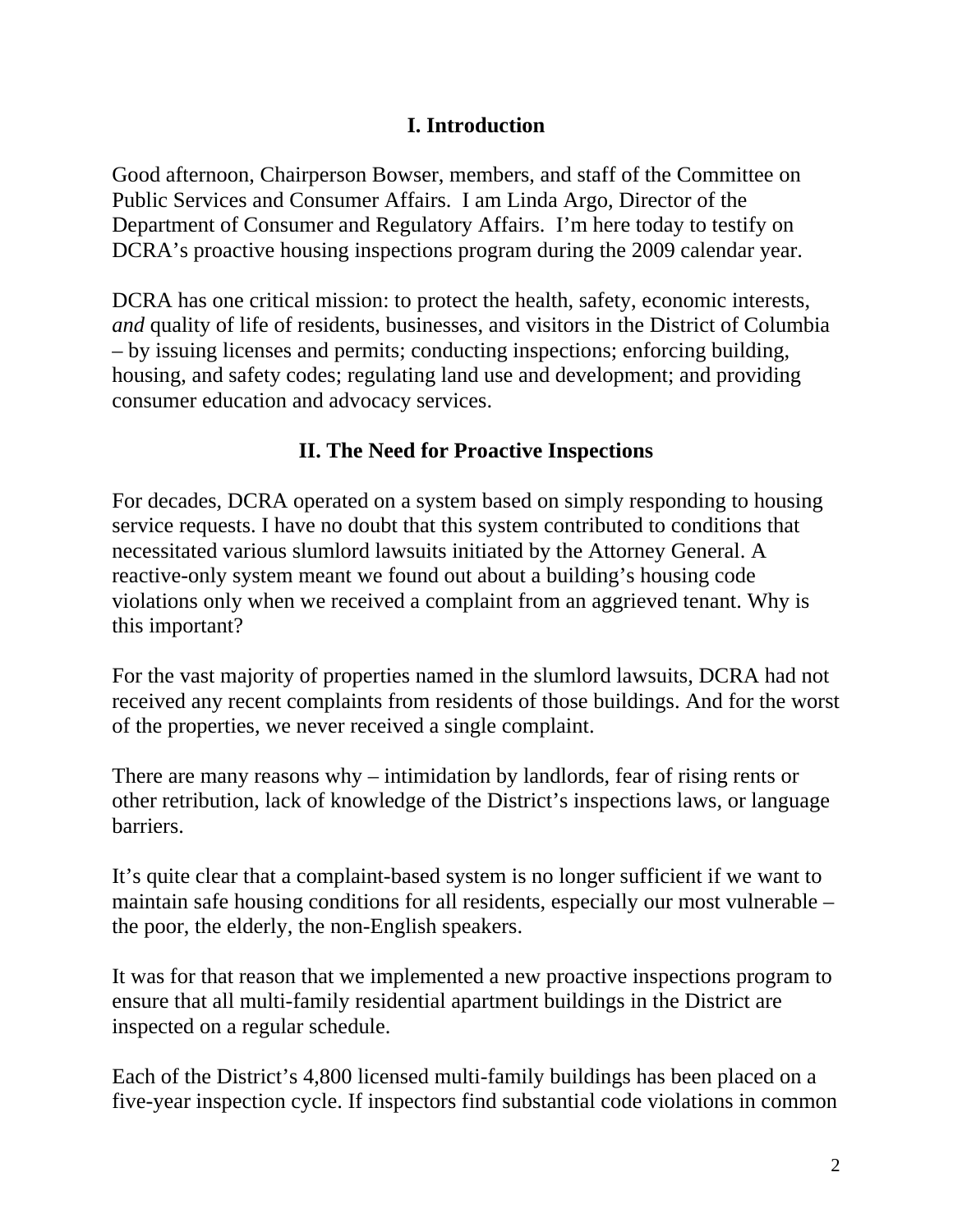areas, exterior premises, or within apartment units, the building will be moved into a two-year inspection cycle.

Failure to pass an inspection will result in notices of violation, fines, and potential civil penalties or criminal prosecution. DCRA rolled out a pilot proactive inspections program in May 2009. Based on that pilot program, we made some modifications to the program and officially launched it on October 1.

The proactive inspection program does not replace and in no way affects the housing inspection request-based system. Tenants can always call us at 202-442- 9557 or email us at dcra.housingcomplaints@dc.gov to schedule an inspection. The proactive program is designed to fill an important enforcement gap – where tenants either do not know how or where to contact us, or won't contact us for some of the reasons I've mentioned.

#### **III. How Proactive Works**

During the pilot phase of the program, DCRA selected multi-family rental buildings based on our records of housing and building code violations, as well as by soliciting the invaluable input of housing advocates like the Washington Legal Clinic for the Homeless, Bread for the City, the Latino Economic Development Corporation, the Office of the Tenant Advocate, and the Office of the Attorney General.

Once we selected a building for a proactive inspection, we mailed the property owner or management company a notice at least 21 days before the scheduled inspection date. The property owner or manager then contacted the DCRA Inspections Division to either confirm the date or identify a new date and time. Once a date was confirmed, DCRA posted a notice – written in English and Spanish – in the common areas and under tenants' doors advising of the date and time of the inspection. We also post on the DCRA website – dcra.dc.gov – and share with housing advocates a list of the buildings scheduled for inspections for the current and next month.

We gave property owners a set number of units that we wanted to inspect, based on the building's total number of units according to the following schedule: Up to 4 units – 50% of the units at the property are scheduled to be inspected; 5 to 49 units  $-30\%$ ; and 50 units and above  $-15\%$ .

After the posting of the notice, tenants were advised that they could contact DCRA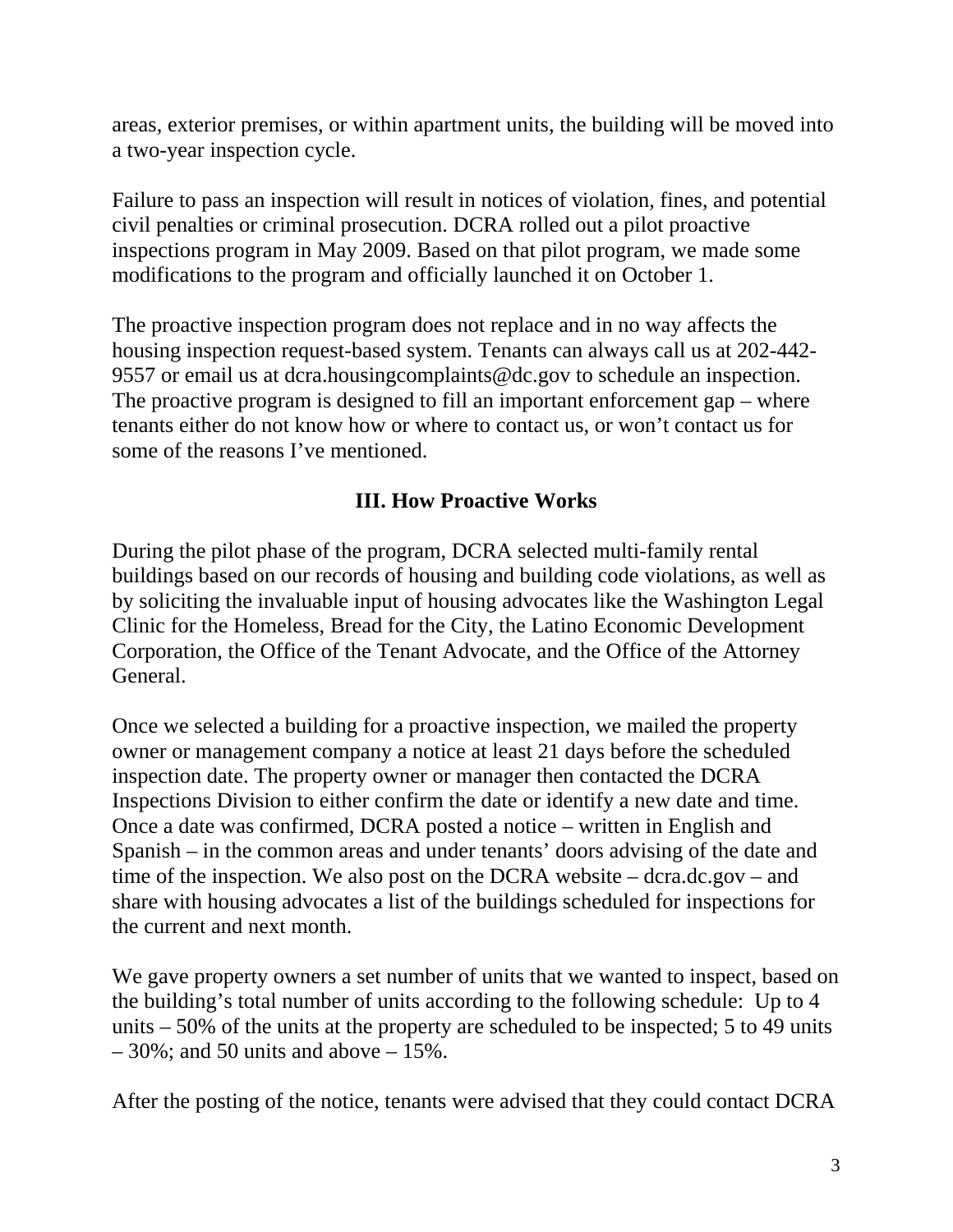to request their unit be inspected. And, during the actual proactive inspection, DCRA inspectors always have with them extra tenant consent forms in case any additional tenants want their own housing units inspected. The consent forms are printed in English, Spanish, Amharic, Chinese, Korean, and Vietnamese.

After conducting the inspection, we sent a notice to the property owner or manager detailing any building or housing code violations. We then scheduled a reinspection to ensure the owner or manager had corrected all identified violations. Property owners or managers that successfully abated all violations were then issued a certificate of compliance.

# **IV. Statistics A. Buildings/Units Inspection/Reinspection**

During the pilot phase, we inspected 606 residential units in 264 buildings in every ward in the District. After identifying housing and building code violations and giving the property owner an opportunity to correct those violations, we then conducted reinspections of 274 units in 208 buildings. Thirty-two certificates of compliance were issued to property owners or managers of buildings where all identified housing code violations had been corrected.

In the two months since the official launch of the program, DCRA has inspected 182 residential units in 75 buildings in every Ward (these statistics are as of December 9). We conducted reinspections of 112 units in 79 buildings, and have not yet issued any certificates of compliance.

Another way to review these numbers is by looking at the FY2009 and FY2010 totals. A total of 788 residential units in 339 buildings have been inspected. We've reinspected 287 units in 386 buildings and issued 32 certificates of compliance.

| Table 1: Proactive Housing Inspections |                    |                       |                    |  |
|----------------------------------------|--------------------|-----------------------|--------------------|--|
|                                        | <b>Pilot Phase</b> | <b>Official Phase</b> | FY2009 &           |  |
|                                        | $(May 1-$          | (October $1 -$        | FY2010 Totals      |  |
|                                        | September 31)      | December 9)           | (as of December 9) |  |
| <b>Buildings</b>                       | 264                | 75                    | 339                |  |
| Inspected                              |                    |                       |                    |  |
| Units Inspected                        | 606                | 182                   | 788                |  |
| <b>Buildings</b>                       | 208                | 79                    | 287                |  |

A chart with a breakdown of these numbers is included below: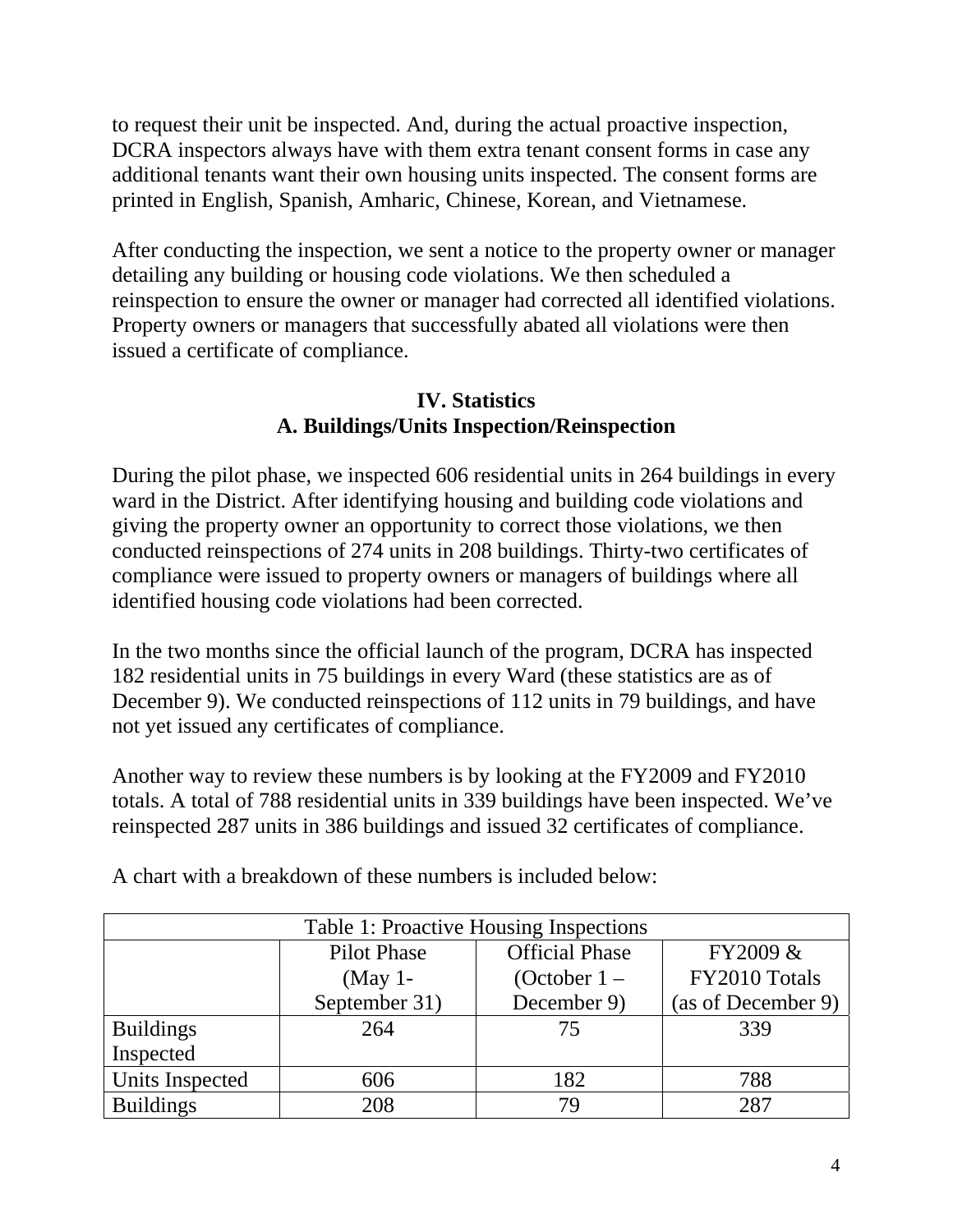| Reinspected              |  |           |
|--------------------------|--|-----------|
| <b>Units Reinspected</b> |  | റ.<br>ooc |

#### **B. Violations Cited/Fines**

During the pilot phase, we cited 4,074 violations for housing or building code violations at 264 properties, and issued a total of \$30,500 in fines. Those fines are currently in the adjudication process with the Office of Administrative Hearings.

While we are still processing all of the data on abatement of violations, our experience has been that property owners or managers have been quite responsive in quickly correcting critical violations. We will have final violations abatement numbers on the pilot program in the first quarter of 2010.

DCRA inspectors also check that each building is properly licensed and has a valid certificate of occupancy. Failure to have a valid business license or failure to have a valid certificate of occupancy can each result in a \$2,000 fine.

#### **V. Lessons Learned from Pilot**

Our experiences with the pilot phase resulted in several changes to the program.

The first change was to revise our goal of inspecting each of the 4,824 licensed multi-family buildings from four years to five. We found that inspecting and reinspecting each building and unit has taken longer than we initially assumed. During FY2010, we plan on inspecting an average of 70-80 buildings a month, resulting in 800 to 950 inspected buildings a year.

We also changed how we determined which units in a building would be inspected. During the pilot phase, property owners or managers would let us know which units' residents had signed consent forms to allow us to inspect. In response to concerns raised by housing advocates, and by you, Chairperson Bowser, at a hearing earlier this year, we changed this process. We now review each building's certificate of occupancy to determine the number of units and randomly select the required number for inspection.

I want to also point out that simply because we identified specific units to be inspected, it did not preclude tenants in non-selected units from also having an inspection.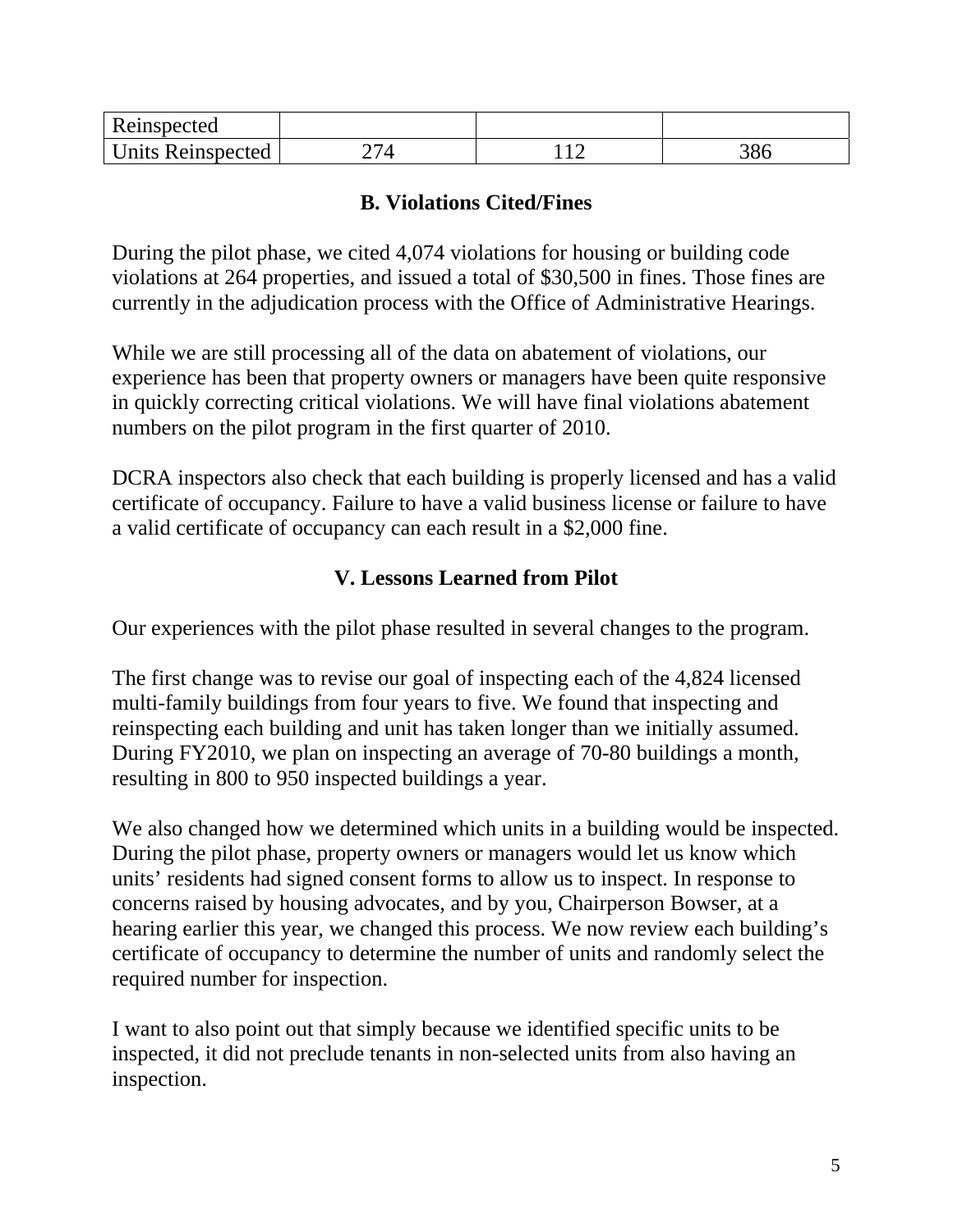Perhaps the most significant lesson learned, and one of the reasons we have increased the inspection program from four years to five, is the challenge our inspectors are having with reinspecting individual units. Unless each inspected unit is reinspected to ensure that identified violations are corrected, the housing provider will not be issued a certificate of compliance. The problem is that if we cannot gain access to each unit, we can't certify that all housing and building code violations have been abated.

Originally the tenant consent form authorized DCRA and the property owner or manager to enter the tenant's unit for the initial inspection. We have modified the consent form to also authorize the *reinspection* of a unit. Our partners in the housing advocate community have played a significant role in working with tenants to help us get back into units to conduct reinspections.

I want to take this opportunity to thank them for their efforts – and for staying on us to ensure that we provide tenants with the high level of services they are entitled to. I believe our regular meetings have greatly increased the flow of information – and trust levels – between them and our inspectors. We will continue to build upon that relationship as we move ahead with the proactive program.

Finally, we were also somewhat surprised by the high frequency with which we see the same types of violations: missing or non-working smoke detectors; defective electrical ceiling light fixtures and outlets; walls with holes; and failure to maintain fire escapes, stairways, and other means of egress. This information will be very helpful in our ongoing outreach to property owners and managers, and will assist them in providing code-compliant accommodations to their tenants – as well as avoiding DCRA citations.

| Table 3: Top Housing Code Violations                  |                               |  |  |
|-------------------------------------------------------|-------------------------------|--|--|
| Type of Violation                                     | <b>Frequency of Violation</b> |  |  |
| No smoke detector                                     | 148                           |  |  |
| Failure to properly or safely install, or maintain in | 121                           |  |  |
| a safe working condition, a required facility         |                               |  |  |
| Defective electrical ceiling light fixture            | 121                           |  |  |
| Failure of property owner to provide and maintain     | 103                           |  |  |
| facilities, services, and utilizes as required by     |                               |  |  |
| <b>DCMR</b> Title 14                                  |                               |  |  |
| Walls with holes                                      | 95                            |  |  |

I have included a chart with the top ten violations identified during the pilot phase: